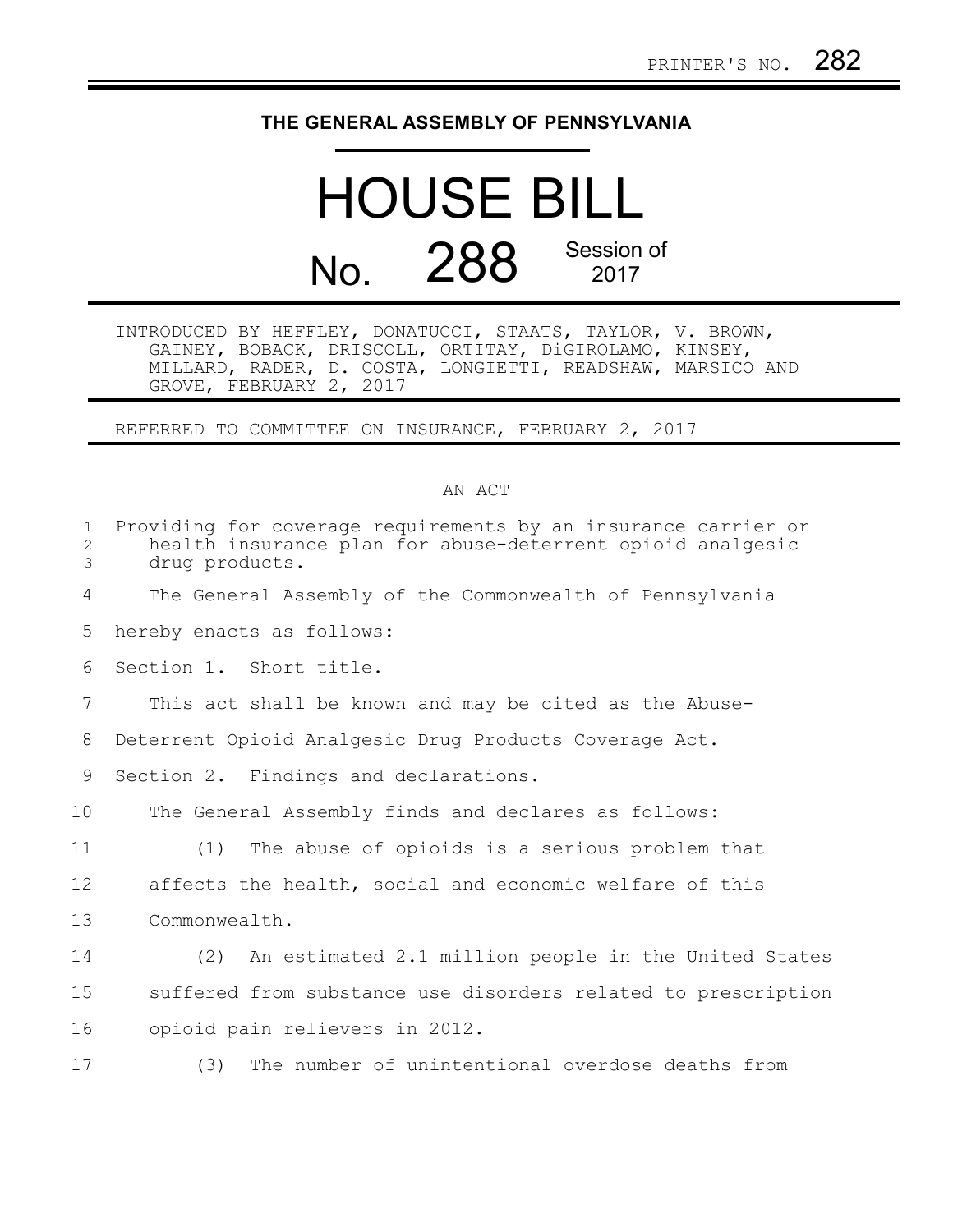prescription opioid pain relievers has more than quadrupled in the United States since 1999. 1 2

(4) It is imperative for people suffering from pain to get the relief they need while minimizing the potential for negative consequences. 3 4 5

(5) The human suffering caused by drug addiction, including the effect on the loved ones of the individuals suffering from drug addiction, has now reached epidemic proportions in this Commonwealth. 6 7 8 9

Section 3. Definitions. 10

The following words and phrases when used in this act shall have the meanings given to them in this section unless the context clearly indicates otherwise: 11 12 13

"Abuse-deterrent opioid analgesic drug product." A brand or generic opioid analgesic drug product approved by the United States Food and Drug Administration as an abuse-deterrent opioid with abuse-deterrence labeling claims indicating its abusedeterrent properties are expected to deter or reduce its abuse. "Health insurance carrier." An entity that offers or issues a health insurance plan and is subject to any of the following: 14 15 16 17 18 19 20

(1) The act of May 17, 1921 (P.L.682, No.284), known as The Insurance Company Law of 1921, including section 630 and Article XXIV of that act. 21 22 23

(2) The act of December 29, 1972 (P.L.1701, No.364), known as the Health Maintenance Organization Act. 24 25

(3) 40 Pa.C.S. Ch. 61 (relating to hospital plan corporations) or 63 (relating to professional health services plan corporations). 26 27 28

"Health insurance plan." A policy, contract, certificate or agreement offered or issued by a health insurance carrier to 29 30

20170HB0288PN0282 - 2 -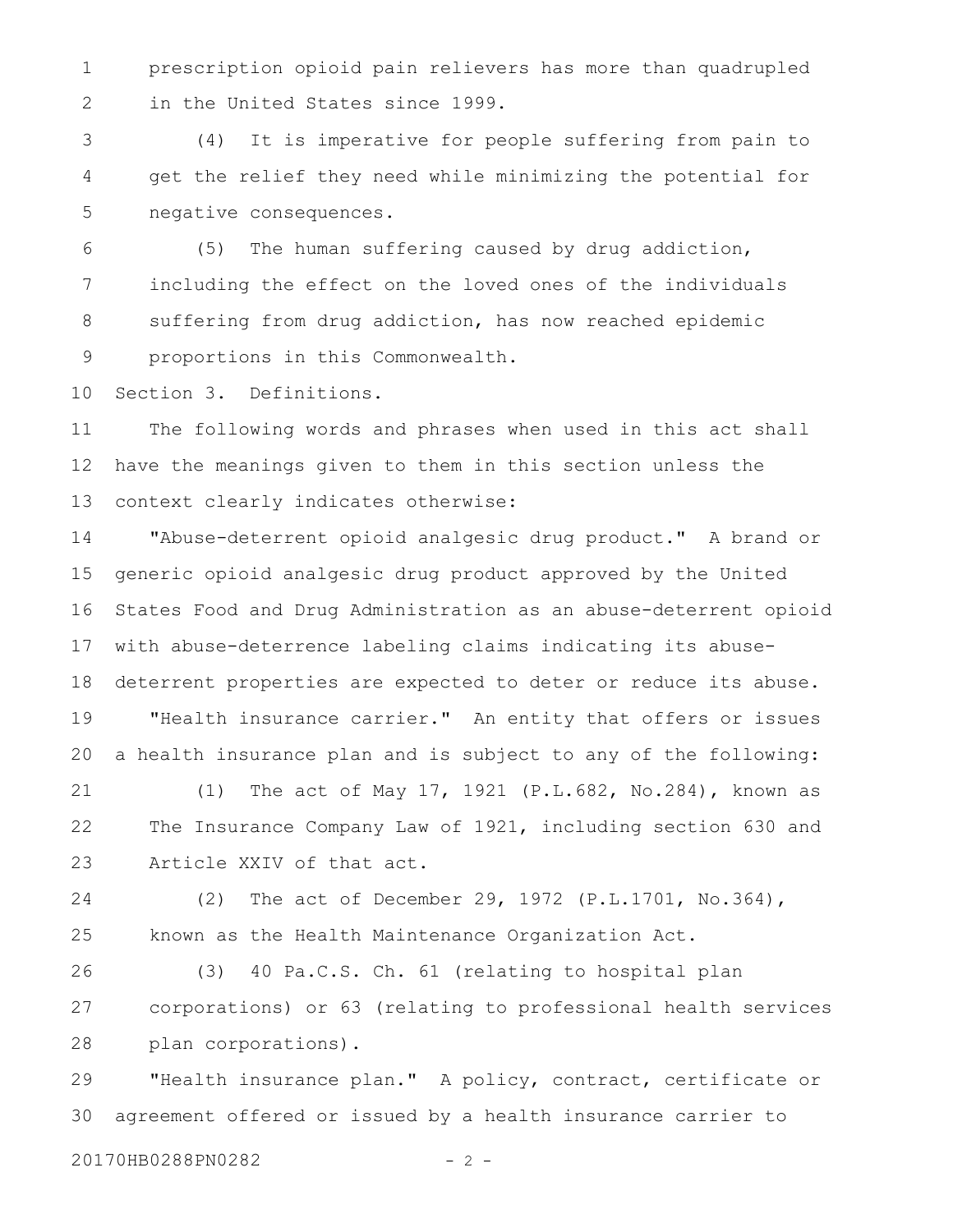provide for the costs of health care services. The term does not include the following types of policies: 1 2

- (1) Accident only. 3
- (2) Limited benefit. 4
- (3) Credit. 5
- (4) Vision. 6
- (5) Dental. 7
- (6) Specified disease. 8

(7) Civilian Health and Medical Program of the Uniformed Services (CHAMPUS) supplement. 9 10

(8) Long-term care or disability income. 11

12

(9) Workers' compensation.

(10) Automobile medical payment. 13

"Opioid analgesic drug product." A drug product that contains an opioid agonist and is designated by the United States Food and Drug Administration for the treatment of pain, notwithstanding whether or not the drug product is in an immediate release or extended release formulation or contains other drug substances. 14 15 16 17 18 19

Section 4. Coverage requirements for abuse-deterrent opioid analgesic drug products. 20 21

If a health insurance carrier or health insurance plan provides coverage on its formulary, drug list or other lists of similar construct for at least one opioid analgesic drug product, then a health insurance carrier or health insurance plan shall provide coverage for abuse-deterrent opioid analgesic drug products. 22 23 24 25 26 27

Section 5. Utilization management. 28

(a) Prohibition.--A health insurance carrier or health insurance plan shall not require an insured or enrollee to first 29 30

20170HB0288PN0282 - 3 -